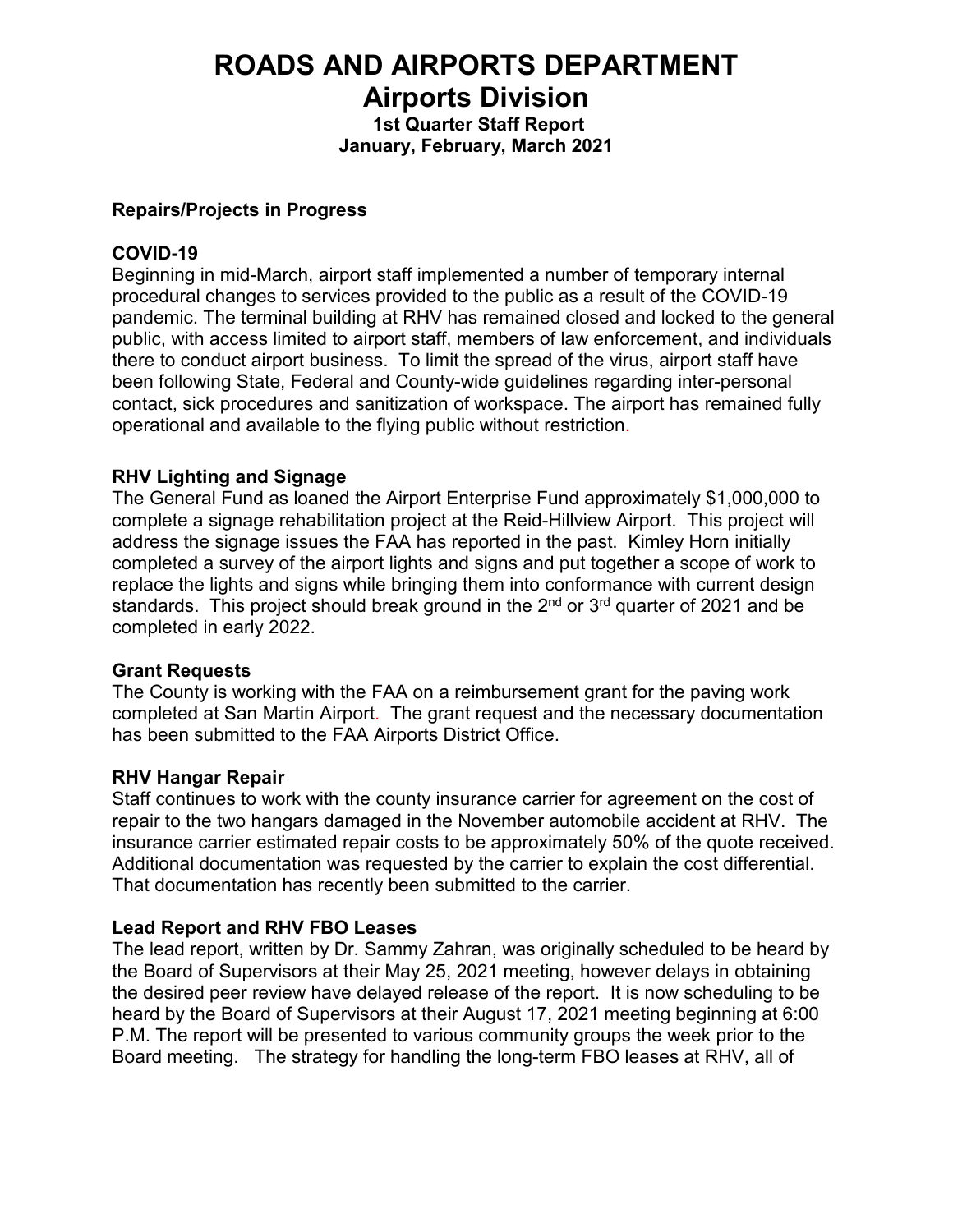which expire on December 31, 2021, are also planned to be discussed at this Board meeting.

# **RHV Redevelopment Study**

There has not been much advancement on the RHV redevelopment study since our last report. Information on the study can be found on the County website, [www.sccgov.org/RHV](http://www.sccgov.org/RHV)

## **Staffing Changes**

No recent staffing changes have occurred.

# **Accidents and Incidents**

## **RHV – January 4th**

The fence around the parcel of property at Tully and Capital Expressway was damaged when a unknown vehicle ran through it. The area was being used by a construction contractor at the time as a storage yard. The occupant made the necessary fence repairs.

#### **RHV – March 13th**

.

A Piper PA-46 aircraft lost control upon landing on Runway 31R. The aircraft ended up in the grass with minimal damage.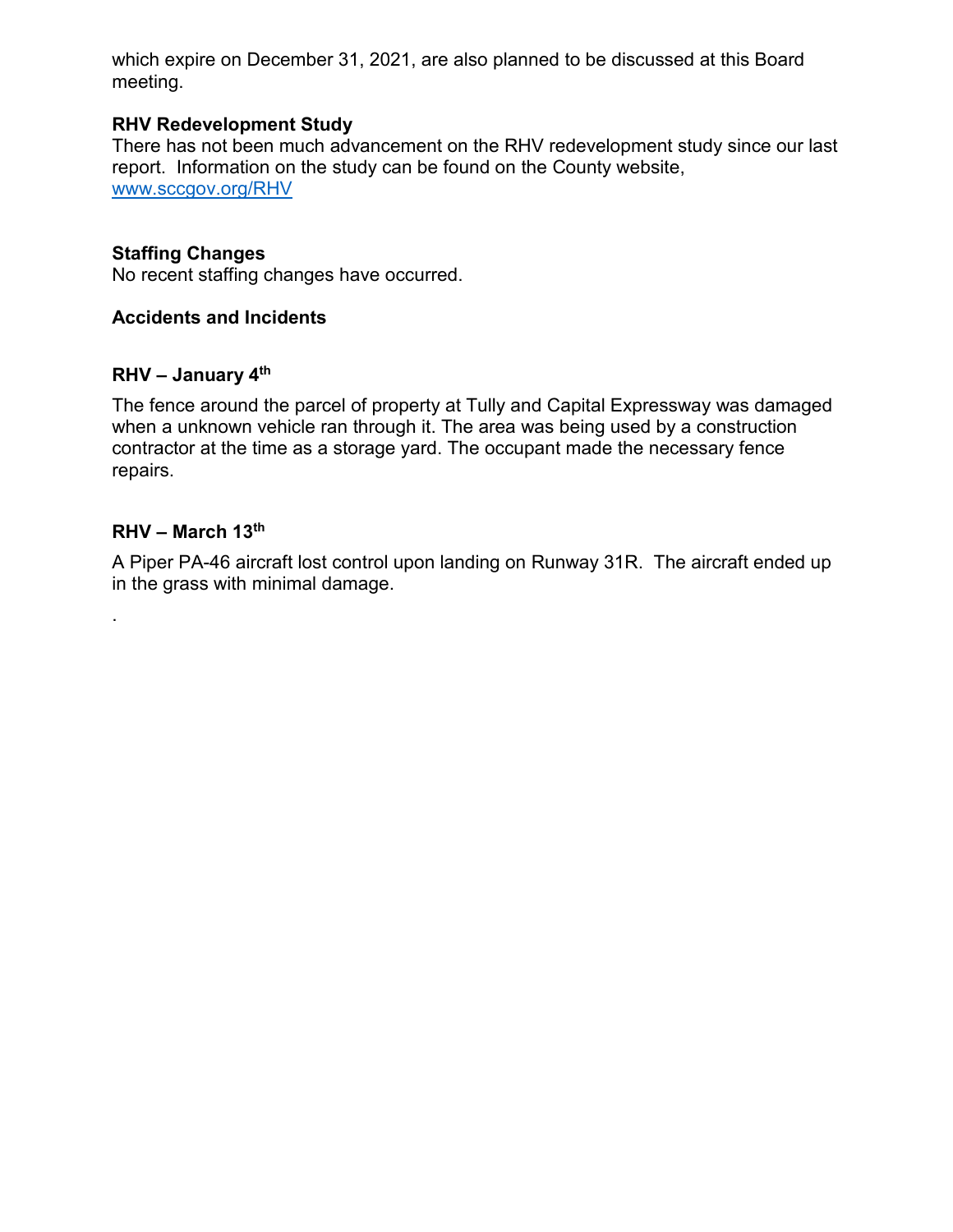#### Report Date: June 2021 **Reporting Period: January 1 - March 31**

|                                                            | <b>Reid-Hillview Airport</b> |                    |         |                   |                               |         | <b>San Martin Airport</b>     | <b>Airport System</b> |                |           |
|------------------------------------------------------------|------------------------------|--------------------|---------|-------------------|-------------------------------|---------|-------------------------------|-----------------------|----------------|-----------|
| <b>Parking</b>                                             | Hangar                       |                    | Shelter | <b>Tie-Down</b>   |                               | Hangar  | <b>Tie-Down</b>               | Hangar                | <b>Shelter</b> | Tie-Down  |
| <b>Total Spaces</b>                                        | 144                          |                    | 52      | 173               |                               | 157     | 90                            | 301                   | 52             | 263       |
| Occupied                                                   | 136                          |                    | 39      | 29                |                               | 111     | 19                            | 247                   | 39             | 48        |
| Vacant                                                     | 8                            |                    | 13      | 144               |                               | 46      | 71                            | 54                    | 13             | 215       |
| <b>Account Closures</b>                                    | 6                            |                    | 4       | 3                 |                               | 2       | 0                             | 8                     | 4              | 3         |
| <b>New Accounts</b>                                        | 5                            |                    | 2       | 2                 |                               | 4       | 1                             | 9                     | 2              | 3         |
| <b>Waiting Lists</b>                                       |                              |                    |         |                   |                               |         |                               |                       |                |           |
| <b>Total Applicants</b>                                    | 7                            |                    | 0       | 0                 |                               | 0       | 0                             | 7                     | 0              | 0         |
| Inactive                                                   | 2                            |                    | 0       | 0                 |                               | 0       | 0                             | 2                     | 0              | 0         |
| <b>Revenue &amp; Expenditures YTD</b>                      |                              |                    |         |                   |                               |         |                               |                       |                |           |
| Percent of fiscal year elapsed                             |                              |                    |         | 75%               |                               |         | 75%                           |                       |                | 75%       |
| Percent accrued annual revenue (Obj 2)                     |                              |                    |         | 82%               |                               |         | 88%                           |                       |                | 84%       |
| <b>Revenue Estimated</b>                                   |                              |                    |         | 1,894,050         |                               |         | 698,500                       |                       |                | 2,592,550 |
| <b>Revenue Realized</b>                                    |                              |                    |         | 1,558,216         |                               |         | 617,904                       |                       |                | 2,176,120 |
| Percent Object 1 expended (personnel)                      |                              | \$                 | 504,010 | 80%               | \$                            |         | 0%                            |                       | Ŝ.<br>915,534  | 77%       |
| Percent Object 2 expended (general expenses)               |                              | Ś                  | 286,150 | 94%               | \$                            | 138,360 | 84%                           |                       | \$<br>883,781  | 68%       |
| <b>Aging Report</b>                                        |                              |                    |         |                   |                               |         |                               |                       |                |           |
|                                                            | Days Late                    | <b>Account Qty</b> |         | <b>Amount Due</b> | <b>Account Qty Amount Due</b> |         | <b>Account Qty Amount Due</b> |                       |                |           |
|                                                            | 60                           | 6                  |         | 5,217             | 6                             |         | 5,472                         |                       | 12             | 10,689    |
|                                                            | 90                           | 3                  |         | 7,821             | 2                             |         | 1,314                         |                       | 5              | 9,135     |
|                                                            | 120                          | 5                  |         | 23,908            | 3                             |         | 11,992                        |                       | 8              | 35,900    |
| * where applicable, total includes administration expenses | <b>Total</b>                 |                    | 14      | 36,946            |                               | 11      | 18,778                        |                       | 25             | 55,724    |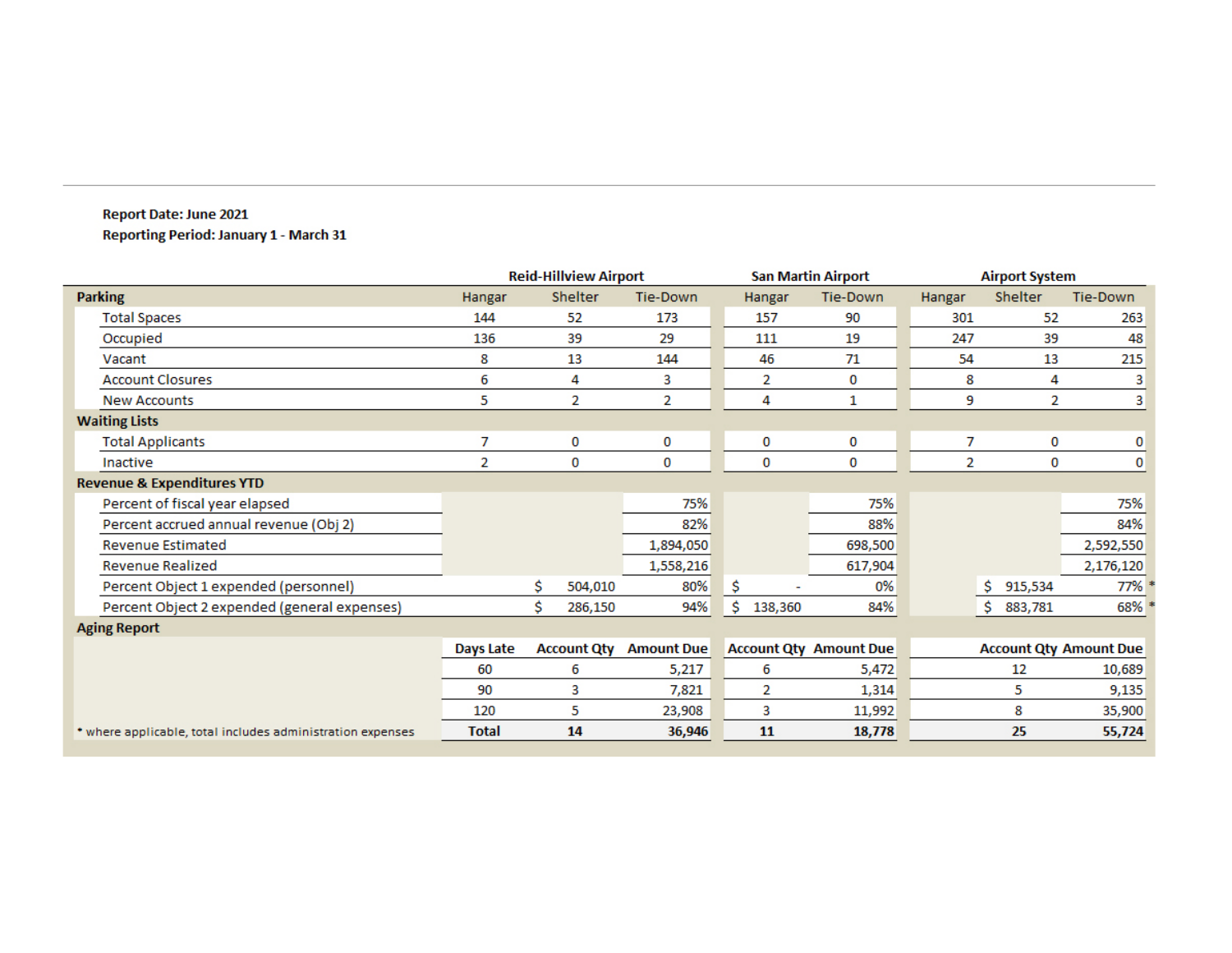